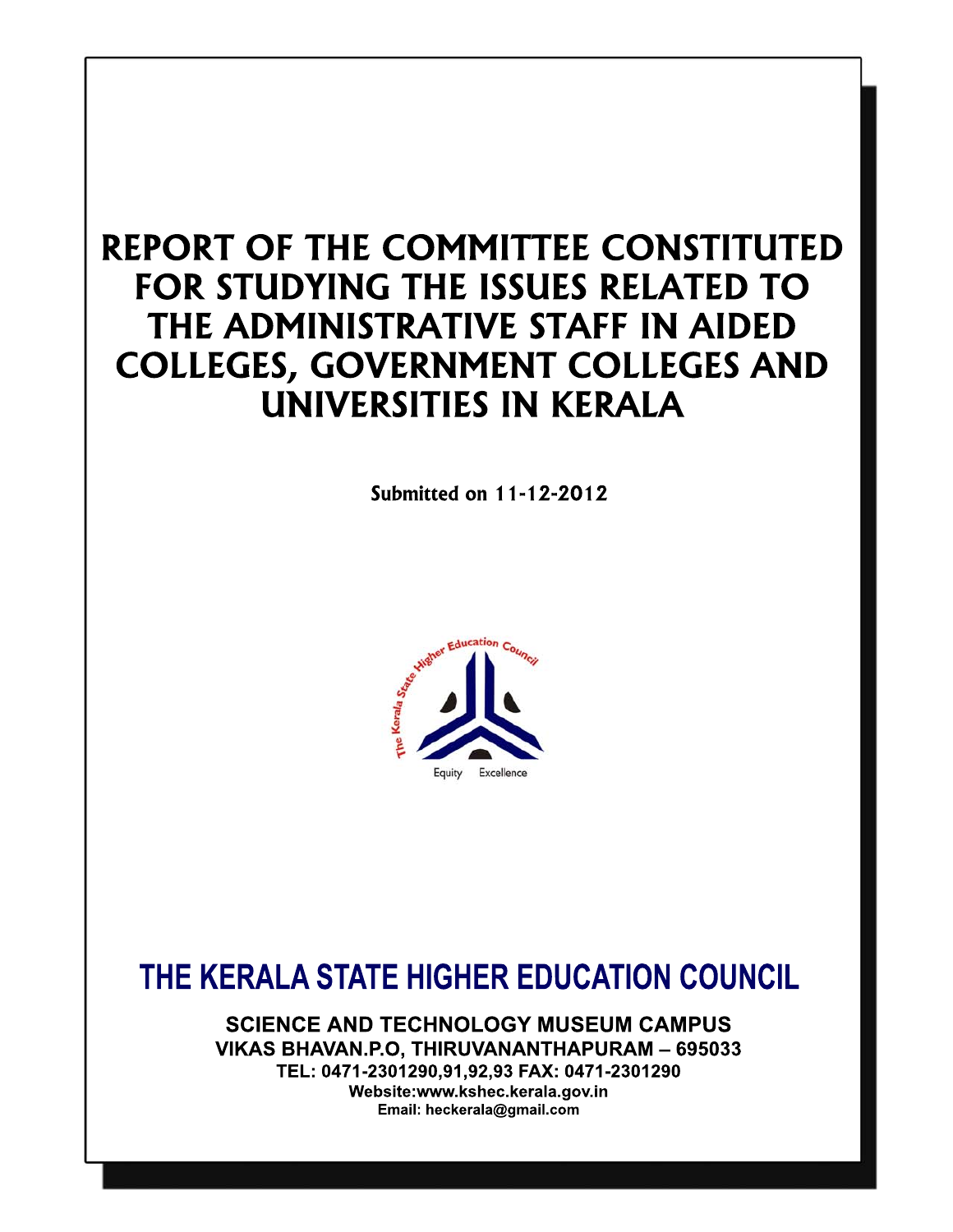#### **A. BACKGROUND:**

**The Kerala State Higher Education Council (KSHEC)** constituted a Committee for studying the issues related to the administrative staff of aided colleges, government colleges and universities in Kerala. The KSHEC through its executive notification dated 15‐6‐2012 conveyed the same to the Chairman and members of the committee through its letter D.O.No. 105/KSHEC/MS2012‐13, dated 15‐ 6‐2012.

# **Composition of the committee**

|    | 1. Prof. Raveendranath<br>Pro Vice-Chancellor, University of Calicut                                          | Chairman |
|----|---------------------------------------------------------------------------------------------------------------|----------|
|    | 2. Prof. Lopus Mathew<br>HOD Physics, St. George's College, Aruvithura, Erattupetta<br><b>EC member KSHEC</b> | Convener |
|    | 3. Major. K. Ibraine (Principal Rtd)<br>Thirurangadi, Malappuram                                              | Member   |
|    | 4. Rev. Dr. Mathew Maleparampil<br>BVM Holy Cross College, Cherpunkal                                         | Do       |
|    | 5. Dr. K. Seedikkoya<br>Associate Professor, M.E.S. Mampad College                                            | Do       |
|    | 6. Shri. Jose Mathew<br>St. Thomas College, Pala                                                              | Do       |
|    | 7. Shri. Shoukathali. P<br>Dharunnathath Arabic College, Karuvarakundu                                        | Do       |
| 8. | Shri.Thomas Varghese<br>Marthoma College, Thiruvalla                                                          | Do       |
|    | 9. Shri. Ahammed Salim T.P<br>Head Accountant, Amal College of Advanced Studies,<br>Nilambur, Malappuram      | Do       |
|    | 10. Shri.K.K Sreekumar<br>M G College, Thiruvananthapuram                                                     | Do       |
|    | 11. Shri. Babu C<br>Assistant Registrar, Kannur University                                                    | Do       |
|    | 12. Shri. Bernard<br>Senior Superintendent, DCE Thiruvananthapuram                                            | Do       |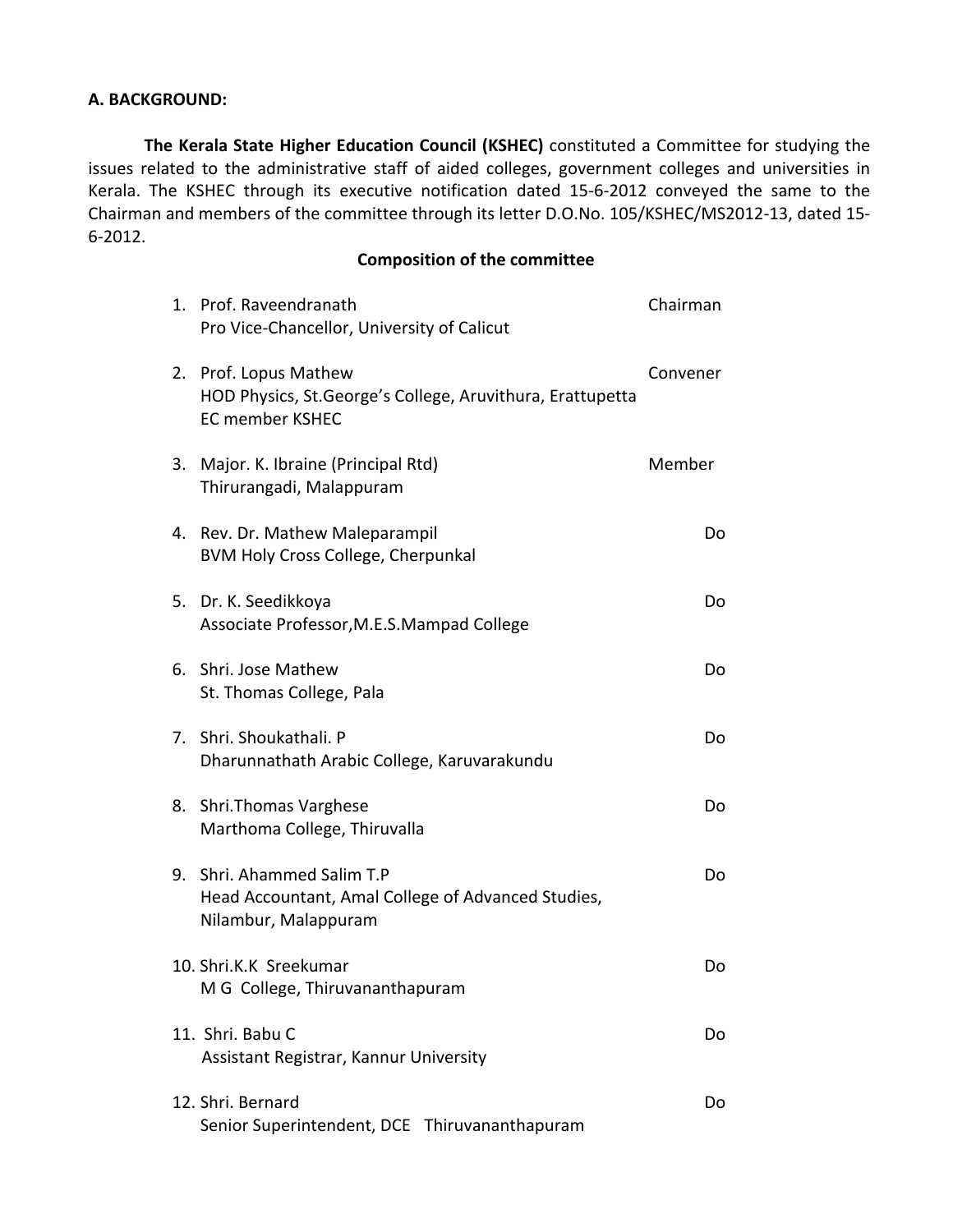The first meeting of the Committee was held at the Board Room of the Council office on 4‐7‐2012 (Wednesday) at 10.30 am. The Agenda of the meeting was

- 1. Refresher course and training programme for Non ‐ Teaching Staff
- 2. An adalath to be conducted by DD for solving problems of Non ‐ Teaching Staff
- 3. Revision of staff pattern
- 4. Dying‐in‐ harness for Non ‐ Teaching Staff of private Colleges
- 5. Discussion of the problems of Librarians and
- 6. Any other item permitted by the chair

All members were present and they discussed the various issues of Non ‐ Teaching Staff.

Accordingly 4 sub committees were formed as follows.

| 1. Sri. Bernard<br>Senior Superintendent,<br>Directorate of Collegiate Education<br>Thiruvananthapuram | Convenor | Government colleges   |
|--------------------------------------------------------------------------------------------------------|----------|-----------------------|
| 2. Sri. Babu. C<br>Assistant Registrar, Kannur University                                              | Convenor | Universities          |
| Major. K. Ibraine (Principal Rtd)<br>3.<br>Thirurangadi, Malappuram                                    | Convenor | <b>Aided Colleges</b> |
| Rev. Dr. Mathew Maleparampil<br>4.                                                                     | Convenor | Managers & Principals |

4. Rev. Dr. Mathew Maleparampil Convenor Managers & Principals BVM Holy Cross College, Cherpunkal

The Second meeting of the committee was held on 17‐8‐2012(Friday) in the Seminar Complex of University of Calicut at 10.30 am. All members were present and the sub committee conveners presented their brief reports and discussed the various issues of the Non‐ teaching staff. Based on the discussions, it was decided to hold sittings at Kannur University for the administrative staff of Kannur University and Calicut University area, at Mahatma Gandhi university for the administrative staff of Mahatma Gandhi University area, Cochin University of Science and Technology, Sanskrit University and Kerala Agricultural University, at Kerala Higher Education Council for administrative staff of Kerala University area and any other in the Kerala State and another meeting for the Principals and managers.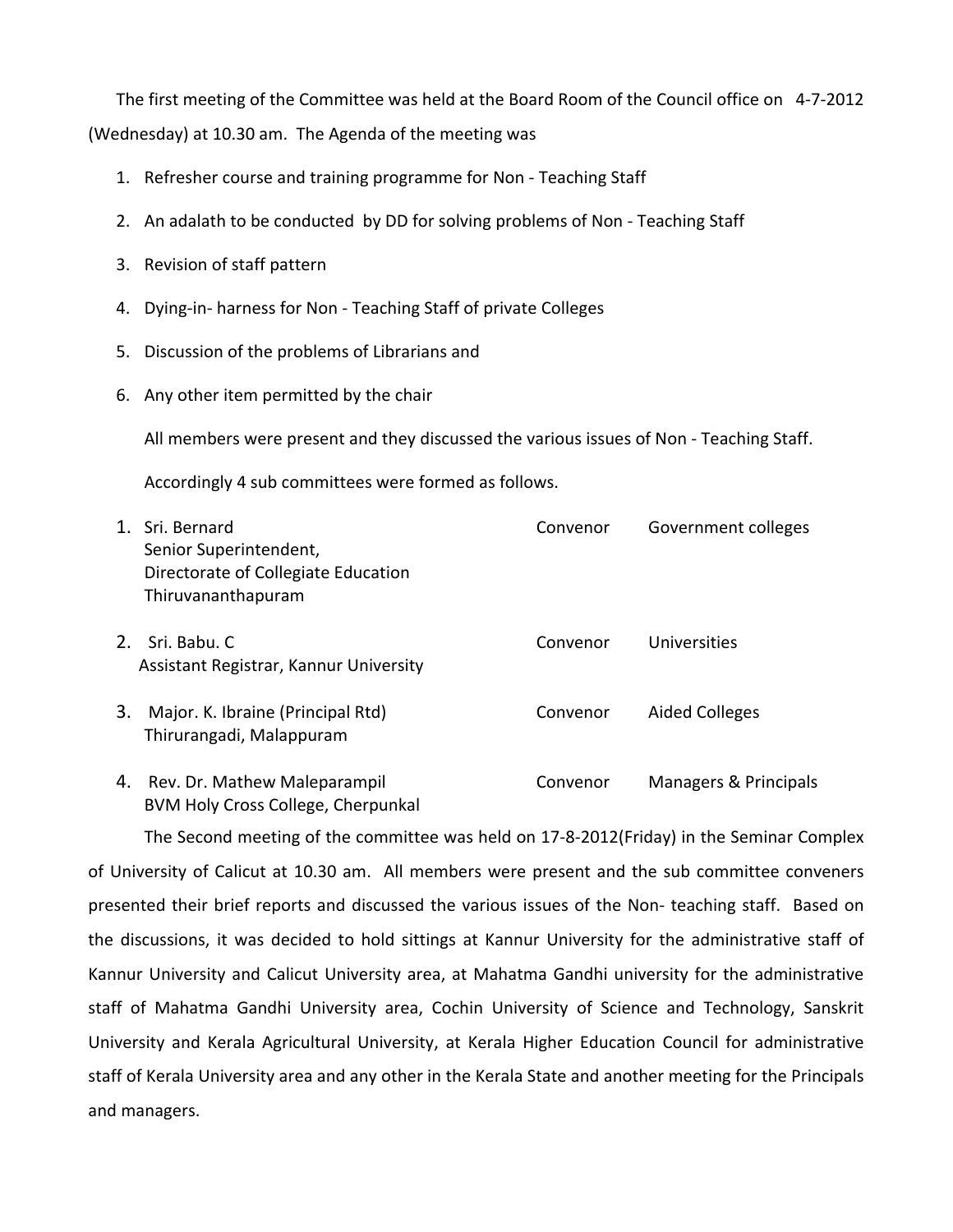Accordingly, the first sitting of the committee was held at Kannur University on  $18<sup>th</sup>$ September 2012 which covered Kannur and University of Calicut area. About 60 (Sixty) association representatives and individuals presented their representations in the hearing of the committee.

The second sitting of the committee was held at MG University, Kottayam on 29‐9‐2012 which covered the MG university area. About 88 (Eighty eight) persons from various associations and individuals also presented their representations in the hearing.

The third sitting of the committee was held on 3‐10‐2012 at the Board room of the Council, Thiruvananthapuram which not only covered the Kerala university area but also covered throughout the state. About 57 (fifty seven) persons participated and presented their representation before the committee in the sitting.

Moreover the committee also conducted a meeting of Managers and Principals on 22‐10‐2012 to discuss issues of the Non teaching staff, particularly on dying‐in‐ harness scheme at the Board room of the Kerala State Higher Education Council, Thiruvananthapuram. About 35 (Thirty five) persons were participated and discussed the same.

A two day training programme was conducted to the Non – teaching staff in the Kerala university area at RTTC, Kaimanam, Thiruvanathapuram from  $20^{th}$  and  $21^{st}$  November 2012 on the basis of the preliminary recommendations of committee for imparting training to the administrative staff of colleges.

On 20<sup>th</sup> November 2012, the committee met at RTTC, Kaimanam and prepared the rough draft report which was one of the demands of the Non ‐ teaching staff committee on the basis of the sub committees formed by the committee.

On  $4<sup>th</sup>$  December 2012 the committee met at the board room of the Kerala State Higher Education Council to prepare the final draft. About 300 representations were received by the committee and the present report is prepared on the basis of these representations and discussions with representatives of Non – teaching staff organizations, Council of Principals and Managers.

#### **B. INTRODUCTION:**

In Kerala, after the de‐linking of Pre‐Degree from both government and aided colleges in 1998, there has been certain uncertainty regarding the pattern of administrative staff due to the decrease in student strength in various colleges. However, after 1998, new courses have been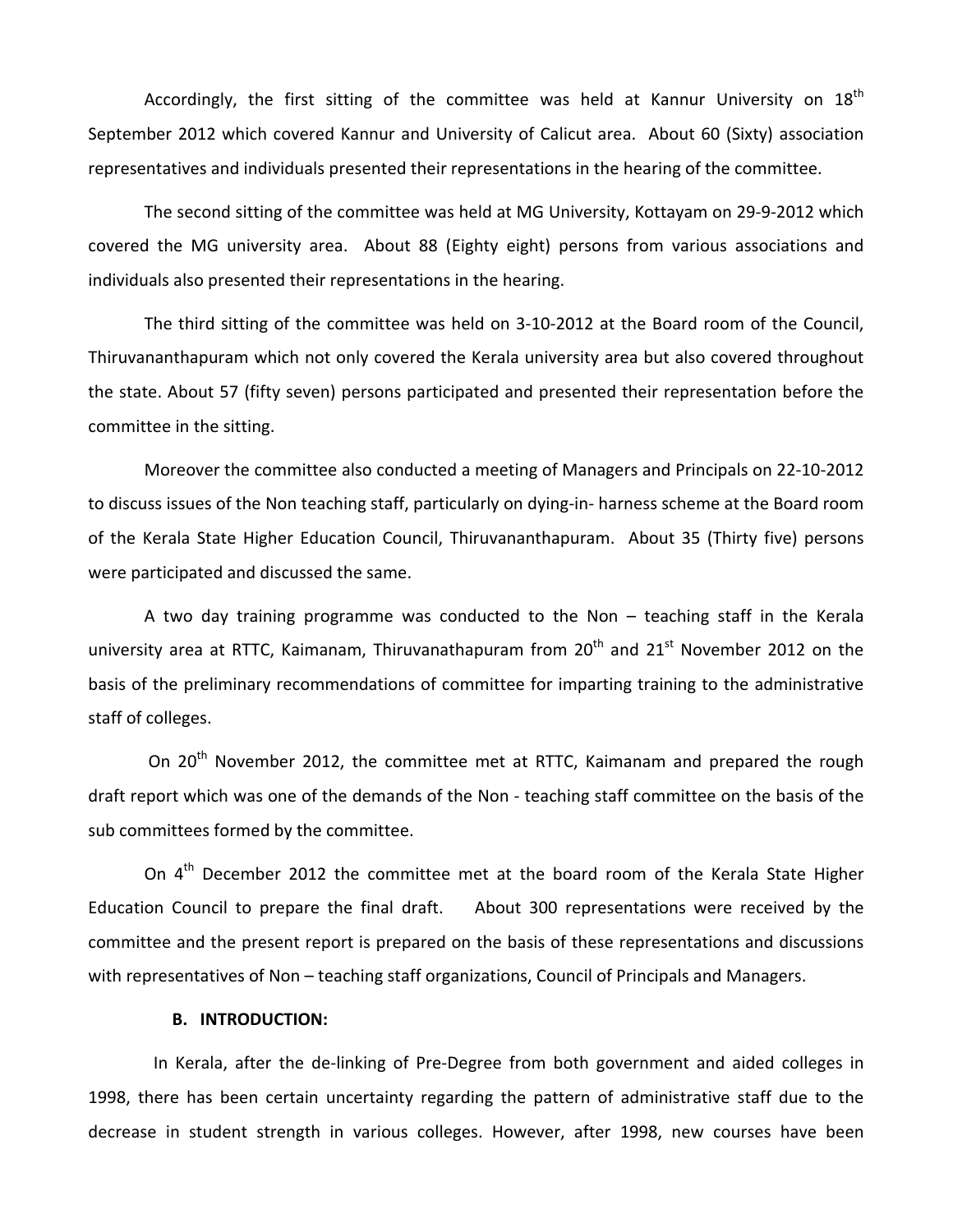sanctioned by the government to the Private Aided Colleges to compensate the situation in the ratio of an Under Graduate or Post Graduate course for every three batches of Pre‐Degree. The introduction of the Credit and Semester system in the four affiliating Universities in Kerala has considerably increased the work load of administrative staff in colleges as well as in universities. Even though, revised pattern of administrative staff has been implemented in Aided Colleges by G.O. (MS) No.119/04/H.Edn dt. 17.09.2004, G.O. (MS) No. 50/08/H.Edn. dt. 09.05.2008 and other subsequent orders, several anomalies still exist calling for rectification. Moreover, till date no authoritative and proper in‐depth study has been conducted to assess the real issues of administrative staff and suggest remedies for the same. With the introduction of Information technology and computer, there arose an increasing interest to use IT in the administration of the colleges and universities. Further the computerization of the examination system, online admission and online submission of salary bill requires staff with adequate computer knowledge. It is in this context that the Higher Education Council of Kerala appointed a committee to look into the issues related to the administrative staff in aided colleges that have entered into Direct Payment Agreement with the government, Government Colleges and Universities.

#### **C. ADMINISTRATIVE STAFF OF AFFILIATED COLLEGES:**

The procedure and methodology we adopted to study the problem through various direct sessions with people connected with the issue, yielded us results. We were able to truly assess the problems facing the administrative staff. The following are the important issues:

a. Though the government of Kerala sanctioned new UG and PG courses after the delinking of Pre-Degree from colleges, it was based on the condition that such new courses should not incur any financial commitment to the government / should not exceed budgetary allotment / should not incur financial commitment until the courses are stabilized. However, as per Order No. GOMS No.260/2010/H. Ed. dated 20/08/2010 the government has changed its mind and sanctioned 1599 teaching posts in 143 aided colleges without sanctioning additional posts for administrative staff of aided colleges. Consequently, these courses were not taken into account for sanctioning and creating posts for administrative staff. Hence even though the number of courses increased, the grade of the college for fixing non-teaching staff did not change. The resultant deficiency of staff has badly affected the administration of the college. The administrative staff play a vital role in providing service to students in the library,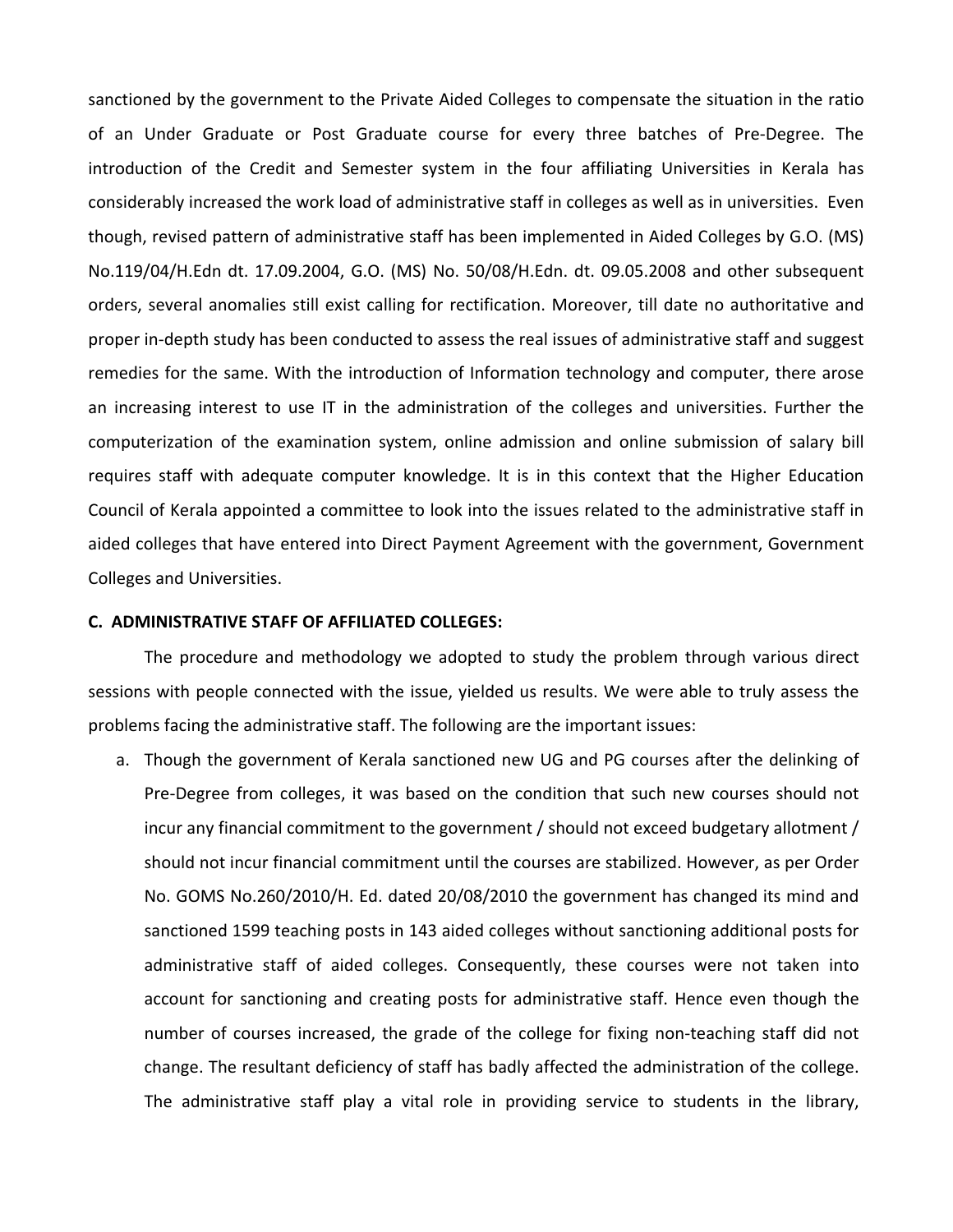laboratory and in the office matters like fee collection, treasury dealings, examination work and so on. Besides, the introduction of Credit and Semester system has enhanced the work load in office, overloading the office work and the examination work.

- b. The introduction of computer technology is not of use for the administrative staff due to non‐ availability of training facilities. The internet has been used for numerous purposes like e‐ grants, admission, examination, salary claim etc. without giving any training to the office staff. Hence the need for a system for imparting continuous training to the administrative staff.
- c. As per the Government order NO. 119/04 Higher Education dated 17.09.04 aided colleges were graded as A, B, C, D, E respectively. There have been numerous problems and obstacles arising from the functioning of E–Grade colleges. For example, there is no Library and Laboratory Assistants in E-Grade colleges. After 1997, though steps have been taken to create teaching posts, the government has not cared for creating the needed posts for administrative staff. If necessary posts were sanctioned for the courses sanctioned after 1997, there would have been a revision of grade of many colleges and a corresponding enhancement in the number of administrative staff.
- d. Though Dying‐in‐harness scheme is in prevalence in all government departments, aided schools, public sector undertakings etc, this scheme has not been extended to the administrative staff in aided colleges. The Managements have expressed their anxiety as it is against the direct payment norms of appointment of non-teaching staff and the minority right.
- e. Though it is vital to maintain cleanliness, hygiene and safety in colleges the posts of sweeper, scavenger and watcher have not been sanctioned in aided colleges. These posts which were existing in aided colleges had been abolished through order No. 119/04 dated 17/09/04. The responsibility of protection and cleaning of the campus has been handed over to the management. As per existing order GO(MS) No 66/Edn dated  $9<sup>th</sup>$  Feb.1970 the pattern of administrative staff in private colleges has to be the same as that of the government colleges. The categories of sweeper, scavenger and watcher still exist in government colleges though they have been abolished in aided colleges. In order to keep the college campus eco‐friendly and hygienic these posts are to be reinstated. The argument that the post of watcher is to protect the property of the manager is baseless. The money in the shelf of the office is mostly due to the Government. The documents in the office are also regarding the correspondence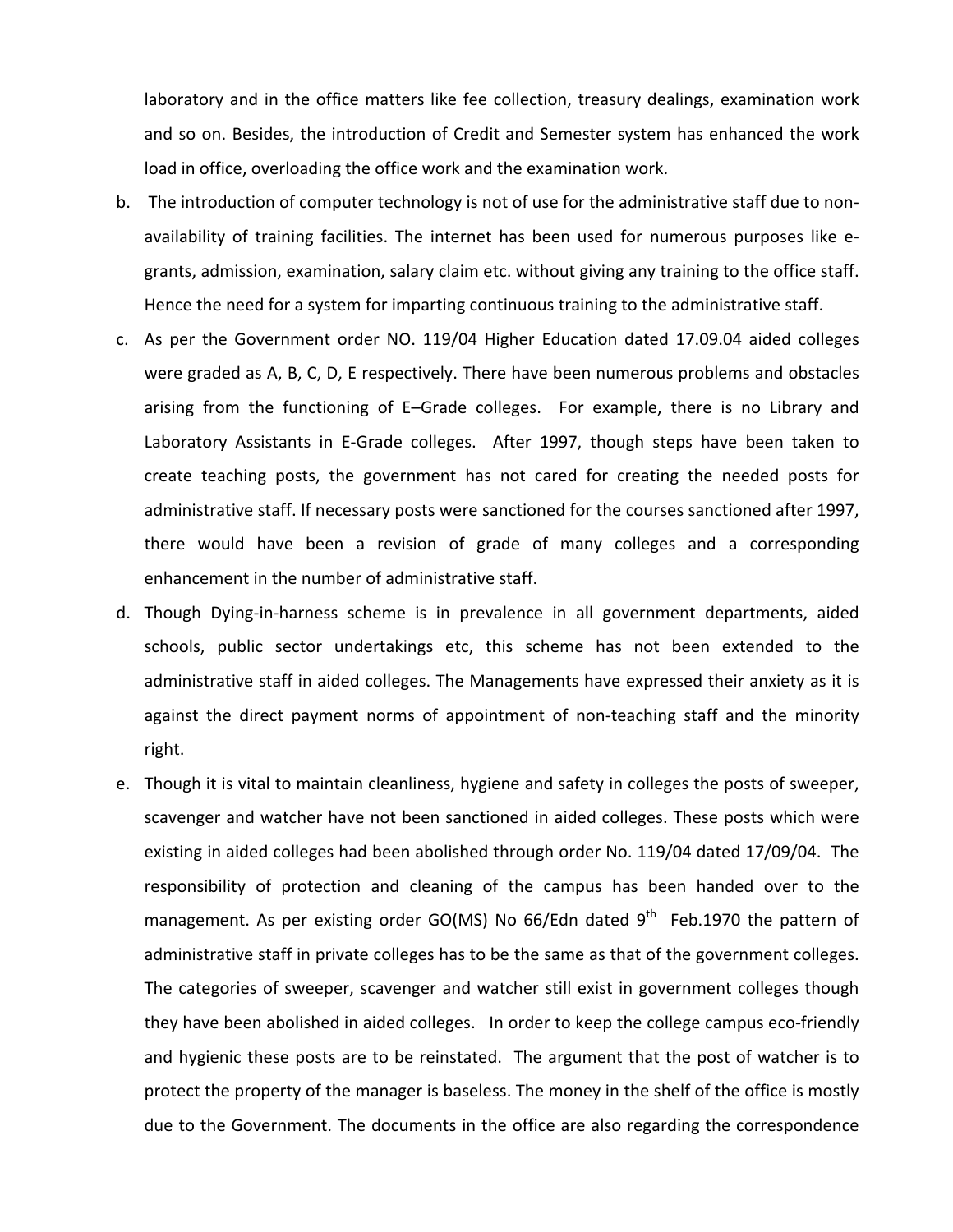of the college, to the government and university. Similar is also the case of the question papers of the University Examinations. A temporary watcher cannot be given responsibility of protecting all these.

- f. As UGC is taking a number of steps to improve the quality of higher education the state government may provide the necessary framework to have the UGC package extended to the administrative staff in colleges in proportion to the additional work.
- g. Administrative staff has not been given appropriate representation in senate and syndicate of the universities in Kerala. Similarly, there was no representation of administrative staff in college council.
- h. There are no housing loan schemes for the benefit of administrative staff in aided colleges. Taking into consideration all these issues in the field of higher education, a revised pattern for administrative staff has been proposed.

#### **Grading of Colleges for fixing Administrative Staff Pattern – Revision of Norms required**

 In G.O. (MS) No 119/04 dated 17‐09‐2004 and its appendix as well as subsequent orders, the Aided Colleges were divided into 5 grades A to E. Of course the grading was only for fixing administrative staff pattern and it was promised from the part of the Government, that it will not be used for any other purpose. There was strong protest from the part of the administrative staff at that time itself, against 'E grade' as well as cutting down of the administrative staff strength. The number and category of administrative staff sanctioned is highly inadequate to run the college. The minimum number of the staff required to run a college is taken as in the case of 'D grade' college. In 'E grade' college there is not even a single lab assistant or Library assistant sanctioned. Their work has to be done by the teaching staff – a system unheard of in the field of higher education.

Another factor that was omitted in the existing pattern is research. There was no clerk, lab assistant and library assistant sanctioned to colleges having several research departments. At the same time the use of library and laboratory is a must for research work. Hence the need for sanctioning additional clerical posts as well as Library and Laboratory assistants to colleges having research departments.

During the last 10 years UGC has awarded colleges with potential for excellence status. Moreover in the budget for 2012‐13, the government of Kerala has declared that ten colleges will be given the status of colleges with potential for excellence, which may grow as role models for other institutions.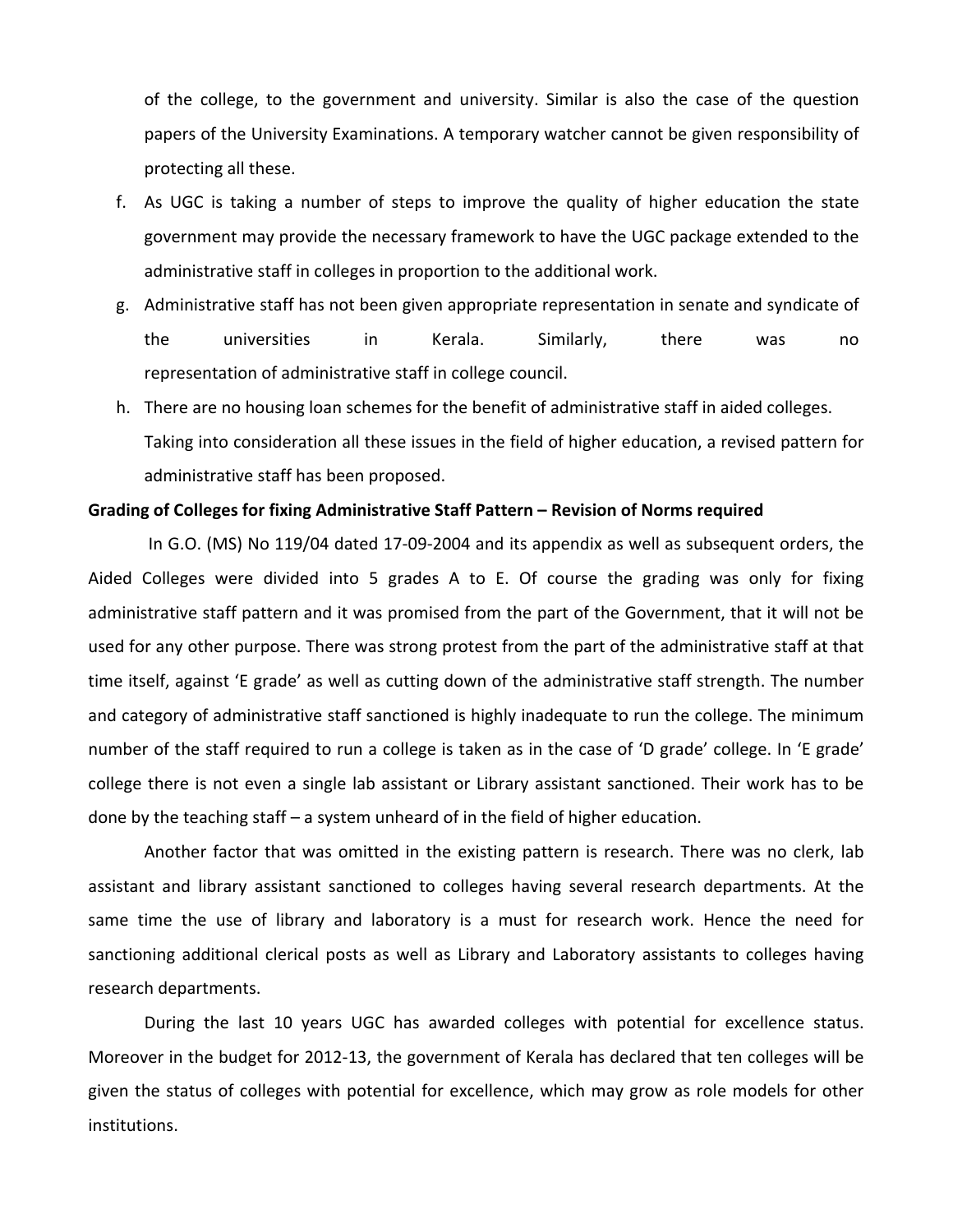All these require considerations in revising the administrative staff pattern.(See Appendix I)

### **Recommendations**

- 1. Rename the category of Non‐teaching staff as **"Administrative staff."**
- 2. To approve the courses that were introduced by the government consequent on delinking of Pre Degree from colleges in 1998 onwards, for fixing the staff pattern of administrative staff. It may be noted that Government had allowed teaching staff for these courses and it is only justice to consider these courses for fixing the staff pattern for administrative posts.
- 3. To implement the dying harness scheme for the administrative staff in aided colleges considering the grounds noted in **Section (C) clause (d) stated in the report.**
- 4. Re-instate the posts of sweeper, scavenger and watcher in aided colleges (details given in the Pattern attached).
- 5. To upgrade college libraries with sufficient library staff to provide better facilities including online facilities, digital libraries etc., to students and teachers (detailed pattern attached)
- 6. The basic qualification for direct recruitment of clerical staff will be degree with computer knowledge and with scale of pay on par with Secretariat Assistant, PSC Assistant, Assistant in Government sector. This has to come into effect from the date of order of the Government.
- 7. To conduct adequate in service training and orientation courses for the benefit of administrative staff, in institutions like IMG/ academic staff colleges/ any similar institutions and conduct training for new recruits within one year of appointment.
- 8. For all the existing administrative staff, previous qualification criteria must be retained for promotions until new qualifications may be formulated. Till now, any candidate who has passed 8<sup>th</sup> Std has been appointed as last grade staff and higher qualification was not a limitation for LGS appointment. Bu it is seen that recently the DCE is objecting to appointments of candidates with higher qualification as LGS. But no such statutory amendment has been done till date in this regard. This situation generated several cases in the court filed by such appointed candidates. The only solution is to fix the qualification of LGS as pass in  $8<sup>th</sup>$  Std and higher qualified candidates cannot be appointed as LGS. The government orders and University Statues may be amended to that extent and implemented immediately.
- 9. A separate examination wing may be created in all colleges, with 2 clerks and 2 Office attendants in special grade, and A grade colleges and one clerk and one Office attendant for B and C grade colleges.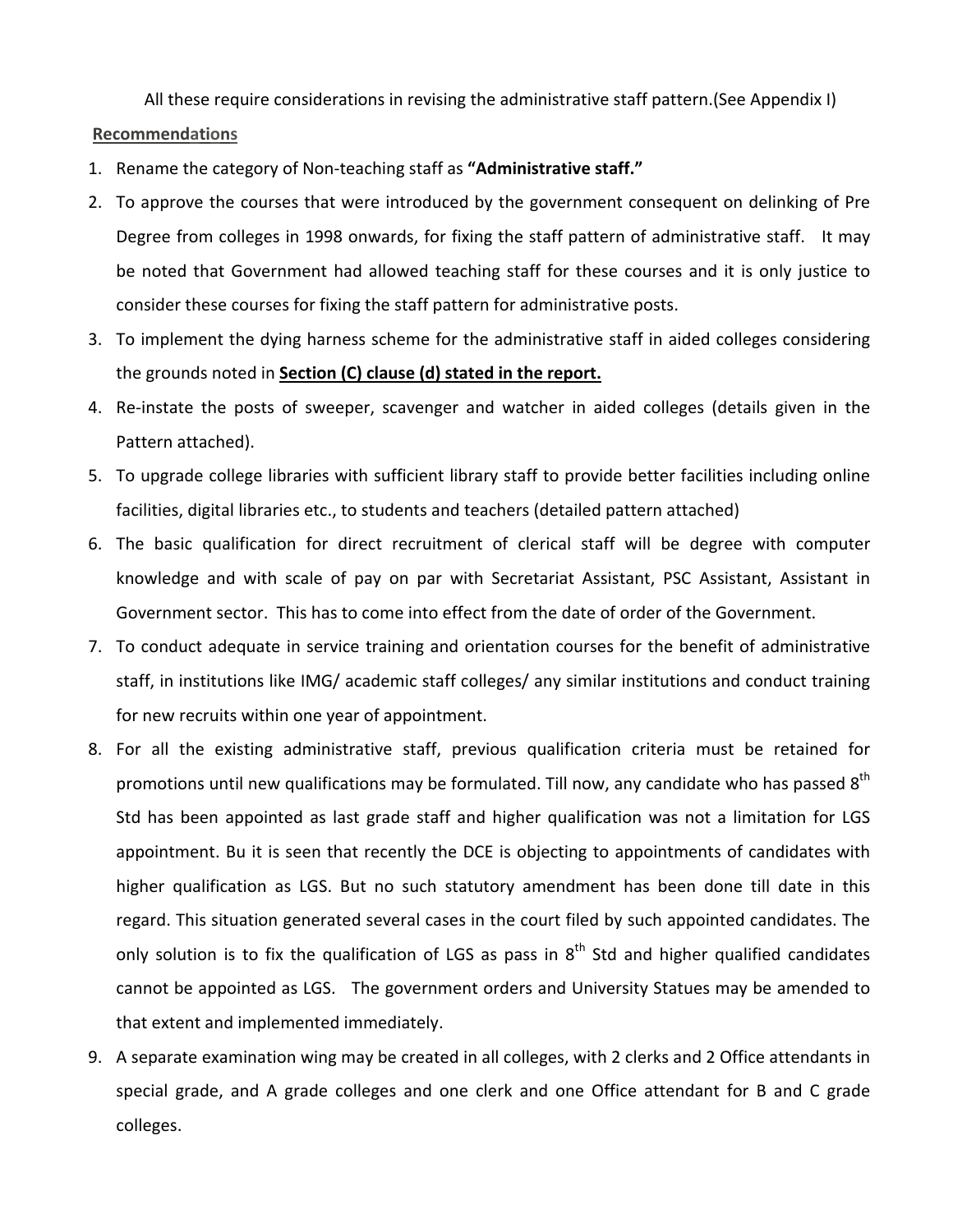- 10. Additional incentive may be given to all staff who acquires higher qualification.
- 11. Exempt the Lab Assistant/ Library assistant from passing the eligibility test as and when they attain 50 years. All others have to pass the attender test within 5 chances. Also those who have passed SSLC may also be exempted from passing attender test. The PSC may be advised to conduct the attender test at least once in a year.
- 12. To provide separate constituency in senate for administrative staff of aided colleges.
- 13. To nominate/elect one member each to the syndicate of all universities in Kerala from the administrative staff of the aided colleges.
- 14. To include Head/one member of the administrative staff ‐ in the college council.
- 15. Include one Head of Administrative staff from the Colleges in SAAC committee as in the case of IQAC in NACC accreditation.
- 16. To sanction housing loan and computer loan schemes for the administrative staff.
- 17. To provide allowances to administrative staff in UGC related works.
- 18. Library assistant may acquire computer knowledge preferably. Two library assistants may be sanctioned for every five courses. The implementation of the revised pattern may be given retrospective effect from 17‐09‐2004.
- 19. Steps have to be taken to include government orders regarding the qualifications and pay scale of administrative staffs of aided college in the university statutes.
- 20. TA/DA as per KSR may be allotted to administrative staff for DD office, DC office and University related traveling.

## **D. ADMINISTRATIVE STAFF IN THE DEPARTMENT OF COLLEGIATE EDUCATION:** (Government Colleges, Government College Hostels, Dy. Directorate of Collegiate Education)

The problems faced by the administrative staff in the Department of Collegiate Education are basically the same as that of the administrative staff of aided colleges. However, there are some basis issues to be highlighted separately. The introduction of the SPARK system has made the Salary disbursement of the teaching and administrative staff of aided colleges easy. However, the system needs some refinement. The number of Dy. Director Office has not increased in tune with the increase in number of colleges (even though it is meager), and the number of increase in the teaching staff of aided colleges. There are colleges working without any one to take the responsibility of cash dealings in the office as per rules. These issues are also addressed in the report.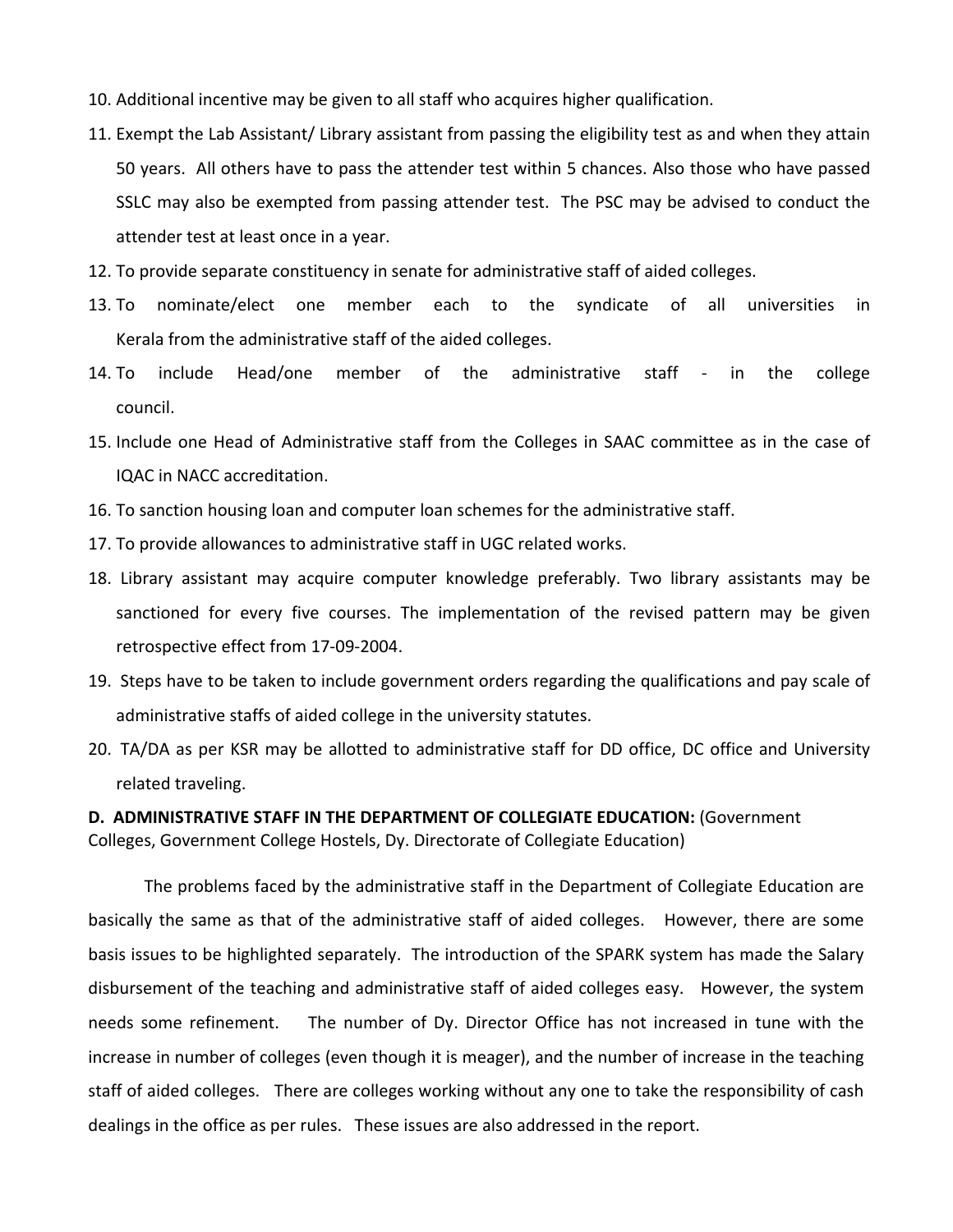## **Recommendations:**

- 1. There shall be a 3 tier system (College‐Dy. Directorate‐Directorate) for entering the establishment details of the staff in the SPARK control and the power to allot PEN may be given to the Dy. Director. (In future, SPARK can be revised to make a 5 tier system wherein:
	- a. The College Principal will sign digitally after preparing the bill
	- b. The Dy. Director will pass the bill and sign digitally.
	- c. Treasury Officer will deposit the amount in the TSB account and sign digitally for making the payment.
	- d. The copy of the bill will be received online to the Director of Collegiate Education and Accountant General for verification.

This will make the SPARK process completely online and will avoid the delay in passing the bills of aided colleges.

- 2. Administrative Staff may be appointed on the basis of the number of courses and students.
- 3. There shall be sufficient amendments in the Special rules to rename the attender post of the Department as Lab Assistant/Library Assistant/ Office Assistant.
- 4. The posts of Clerks in the nine Government College hostels where there are no post of Head Accountant may be converted into Head Accountant post. Similarly, the posts of Clerk‐typists in the Government College hostels where there are no post of Clerks may also be converted into Head Accountant post. This can be done without any financial commitment to Government as there are more than 50 U.D. Clerks (Higher Grade) at present who are drawing salary in the Scale of Head Accountant.
- 5. Sanction Lab Assistant posts in proportion to the number of Science Programmes.
- 6. The attenders who have been given ratio promotion from the Last Grade are getting higher salary than their seniors as they get fixation in these two stages. The seniors in the attender post may be given step-up benefits to avoid this anomaly. In order to allow the step-up, the conditions in the G.O.(P)85/11/Fin. Dated 26/2/11 may be exempted.
- 7. The post of senior Superintendents may be allowed in the Government Colleges at Attappady and Ambalapuzha.
- 8. Head Accountant posts may be allowed in Music Colleges.
- 9. Two posts of Clerks may be allowed in the Chembai Memorial Music College at Palakkad as there is only one post of Clerk.
- 10. 5 posts of clerks may be allowed in the Government College at Chittur on the basis of the number of courses.
- 11. Sanction Senior Superintendent Posts at Government Arts College, Thiruvananthapuram, Government Colleges at Kottayam and Kozhinjampara, and KKTM College, Pullut, instead of the present post of Junior Superintendent. There will not be any additional financial commitment to Government as there are number of Junior Superintendents (Higher Grade) at present who are drawing the salary of Senior Superintendent.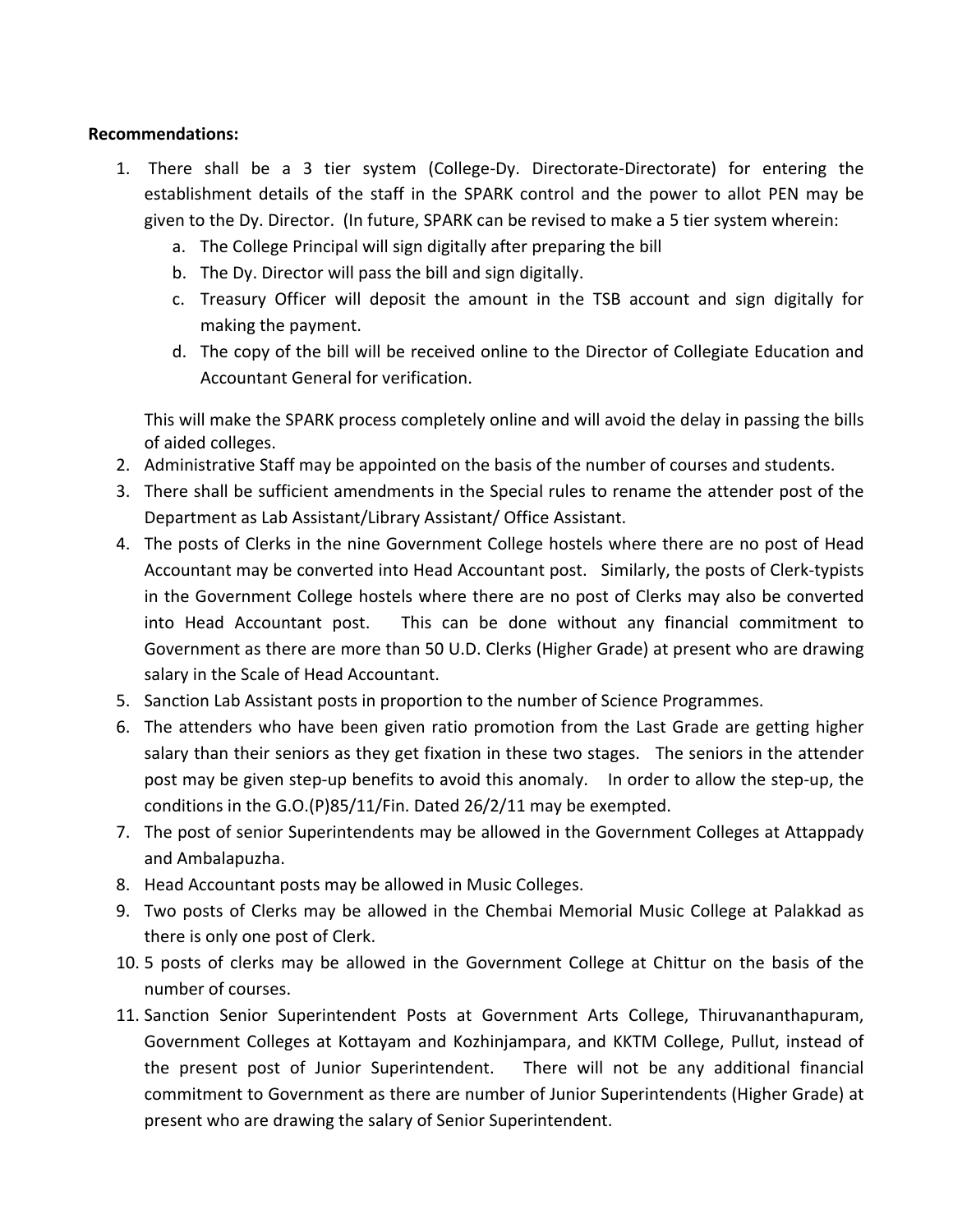- 12. The Office of the Dy. Directorate office may be started at Kannur.
- 13. U.G.C. allowance may be sanctioned to the administrative staff in the colleges.
- 14. The offices of the Dy. Directorate office at Kottayam, Ernakulam and kozhikkode may be shifted to new buildings urgently as these buildings are in a very a dangerous condition.
- 15. Adequate computers and internet facilities may be provided in the Dy. Directorate offices.
- 16. 2 constituencies may be allowed to the government college administrative staff in the University senates.
- 17. One member may be nominated from the administrative staff of Government College/hostels to the Syndicate of the respective University.
- 18. Two members may be inducted into the College Council, Purchase Committee and College Development Committee from the Administrative Assistant/Superintendent/ Head Accountant of the college.
- 19. 28 A. Fixation may be allowed to those who are appointed by promotion or bitransfer even if they are appointed to the same salary scale. If they are not getting promotion equivalent to the grade in the period of time bound Higher grade promotion, they may be allowed the grade on the basis of the total service (including Class IV service).
- 20. Attenders who have passed Library Science course may be promoted to  $4<sup>th</sup>$  Grade Librarians in Colleges on the basis of seniority.
- 21. Consider 20% of the qualified low paid staff for promotion to the post of L.D. Clerks/L.D.Typists.
- 22. Lab uniform and risk allowance may be sanctioned to Science lab attenders.
- 23. The retirement date of attenders may be unified as March  $31<sup>st</sup>$  as the retirement during the academic year will cause problems in the arrangement of practical classes.
- 24. Remuneration for examination work may be increased in proportion to the increased work load.
- 25. The Clerical allowance, remuneration for part‐time clerk etc., may be given to the clerks entrusted with the work in the colleges.
- 26. Software may be made available to all government and aided colleges for admission, fee collection, issue of T.C. and Course and Conduct Certificate.
- 27. Promotion posts recommended by the Library Grading Committee may be allowed to the Librarians in the Common pool.
- 28. Allow the posts of Data Entry Operator Gr. II, Data Entry Operator Gr. I, System Analysts, System Supervisor, and System Manager in Universities and Government Departments and sanction uniformity in the pay scales of these posts. Fresh appointments may not be made to the post of typists.

# **E. ADMINSTRATIVE STAFF OF UNIVERSITIES:**

There are lot of changes effected in the University administration with respect to the revision of curriculum (like CCSS) and introduction of online examination system, e‐governance and digitalization in administration. All these developments are brought about without giving any training to the administrative staff. This has created problems in verification of registration, tabulation and mark list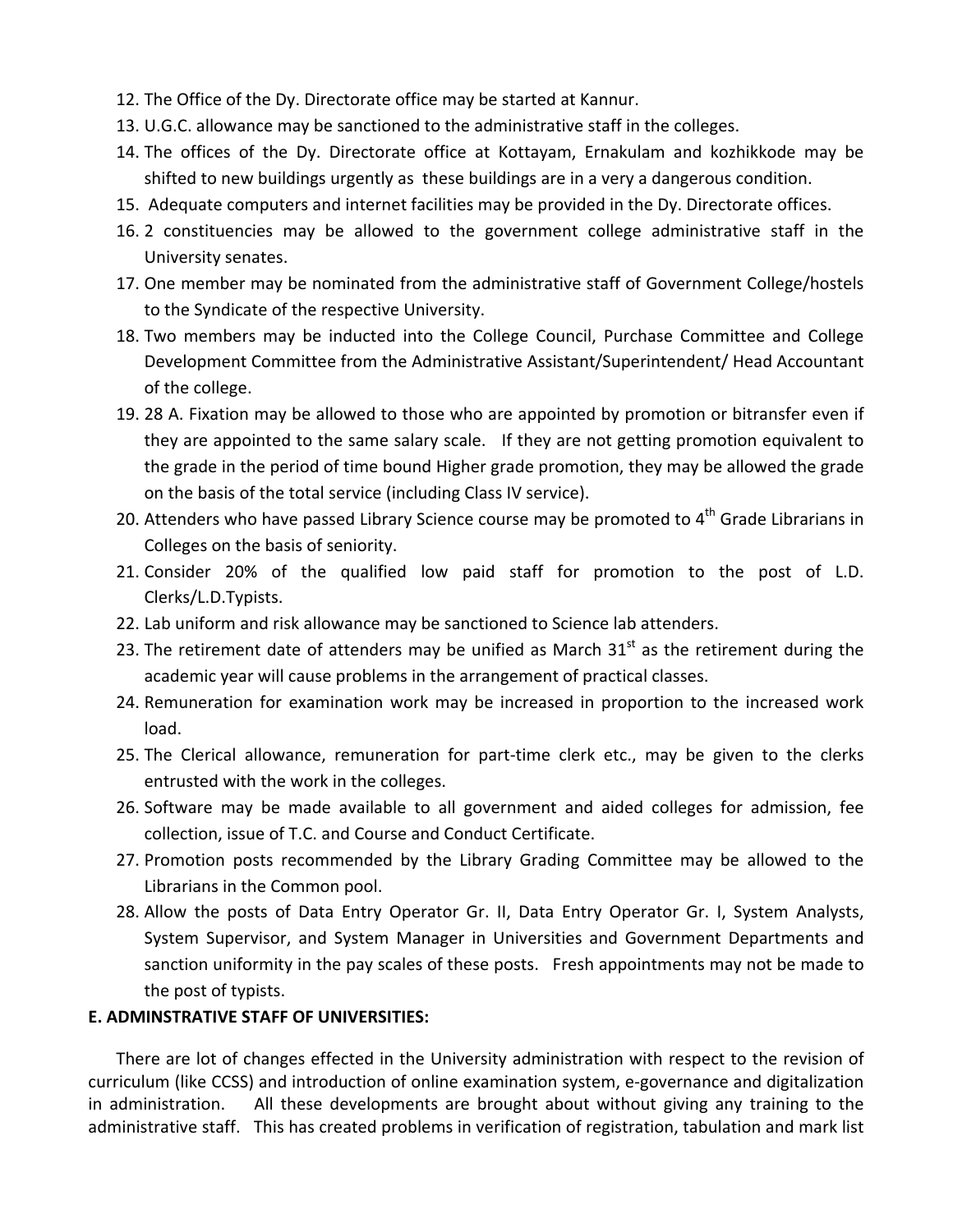preparation and administration. The administrative staff strength of the University is not re‐assessed and re-designed on the basis of the increased workload due to the introduction of the semester system, setting up of new departments, new research facilities and construction of new buildings. There are lots of anomalies in the IX Pay revision order. Similar posts in different Universities are provided with different pay scales and there is no uniformity in pay scales.

### **Recommendations:**

- 1. The committee recommends providing regular in‐service training to the University employees under the auspices of the Kerala State Higher Education Council. The Higher Education Council may consider setting up of permanent training centres for the administrative staff of colleges and universities (like the academic staff colleges).
- 2. There should be uniformity in the posts and pay scales of the Universities in Kerala. The Committee recommends allowing the Secretariat Pattern to the University employees.
- 3. The University Administration Service shall be revised to the present requirement due to new developments. The committee recommends conducting a work study of the Universities and revising the staff pattern based on the present requirement. The study team should be able to recommend the extent of modernization in the universities to be adopted for the smooth functioning, scientific deployment of existing staff in the University and additional staff requirement with the qualification specified.
- 4. The medical reimbursement facility is confined to Government hospitals where there may not be required facilities. The Committee recommends that it may be extended to private super speciality hospitals and in case of emergencies (like Cardiac Arrest, accidents etc.,) to the nearest hospitals without specifying whether they are recognised or not.
- 5. The recruitment of the University employees had been entrusted with the Kerala Public Service Commission during 2010. The required legislation has not been completed till date. The Committee recommends that this may be expedited.
- 6. A Common Software may be introduced for all the Universities for conducting the UG & PG admissions and examinations, with modification facilities, wherever necessary, for maintaining the academic autonomy. Software may also be prepared for affiliating colleges for uploading of data to universities. Uniform e‐governance facilities may also be provided to the universities for administration and financial management. Higher Education Council may take the initiative for providing these to all Universities so that centralization will reduce the cost.
- 7. The anomalies in the IX Pay revision Order (G.O.(P) No. 86/2011/Fin. Dated 26-02-2011 and the erratum issued as per G.O.(P) No.144/2011 Fin. Dated 30‐03‐2011) with respect to University employees are to be corrected. In the above said order, Registrars of Universities were directed to report omissions and errors. Accordingly, **Universities have already communicated the corrective measures necessary for avoiding the hardship caused to the employees due to these anomalies. The Commission recommends that immediate steps be taken to correct the Pay revision anomalies.** There is great anomaly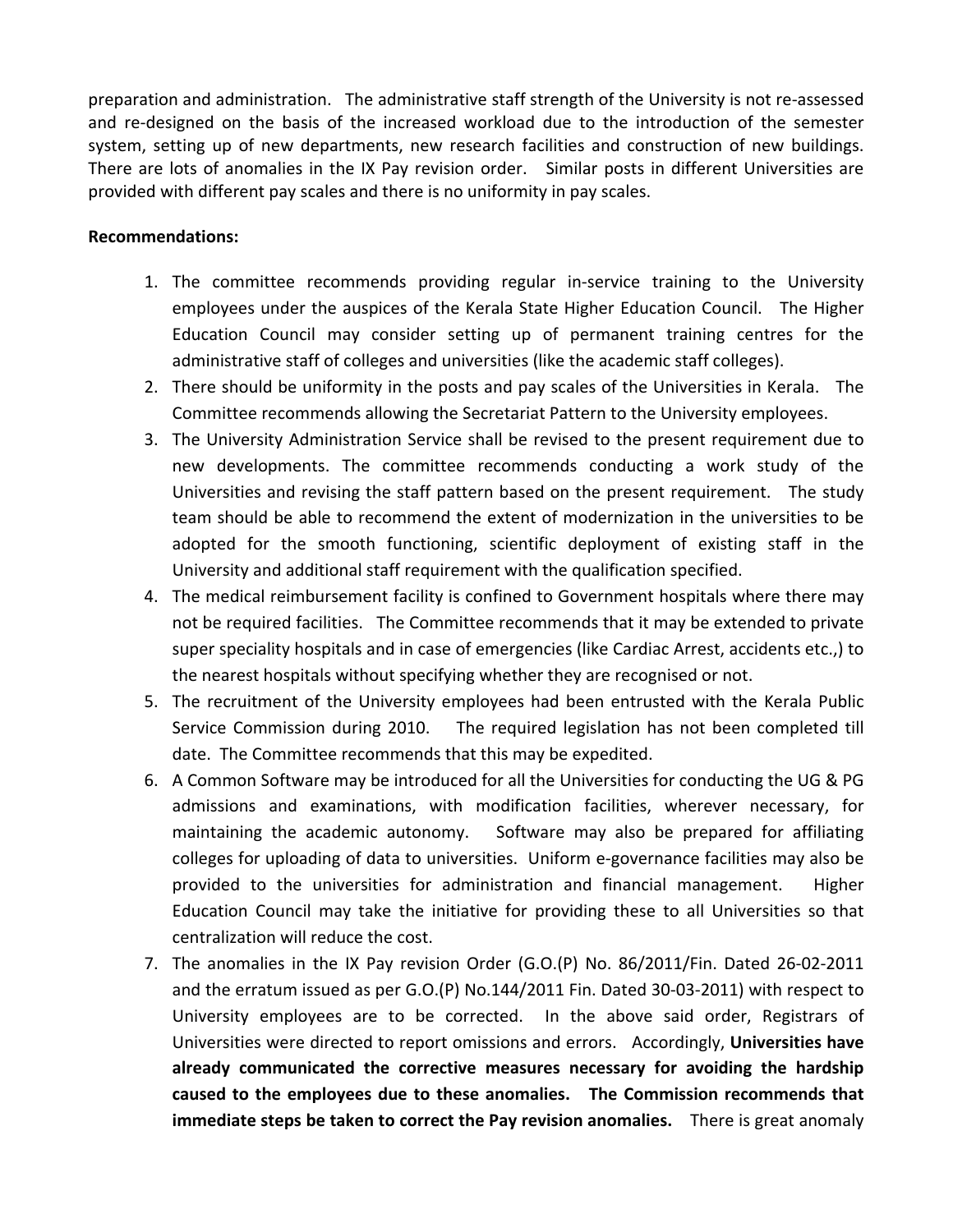in the promotion and pay scales of the Librarians and typists in the University. The Committee recommends:

- a. The induction of all library professionals having statutory qualifications and eight years of continuous service into the U.G.C. Scheme for Librarians and exemption from qualifying UGC‐NET, fixing a cut off date, as is done in the case of Aided College Librarians.
- b. The fixation of pay of existing staff in UGC scales shall be on the basis of respective posts and total years of service.
- c. The rectification of the pay revision anomalies and provision of pay at par with the pay scales of similar posts in Kerala Secretariat. In the case of certain posts where equalization of pay with secretariat pattern is not possible (as these posts are not existing in secretariat service), government pattern/existing pattern in Universities can be followed.
- d. Permit the present incumbents (i.e., who are in service prior to implementation of 2009 pay revision) to avail the promotional avenues prior to 2009 pay revision. The typists of all Universities have lost their promotion prospects as the post of Pool Officer and Section Officer (FC&D) are abolished by the IX pay commission. Hence, the Government may reinstate this benefit to all the typists who were in service prior to 2009.
- e. The computer operators of universities should be re‐designated as Junior Programmers and entrusted with more responsibilities. They should have promotion prospects like Assistant Computer Programmers.
- f. All the technical staff of Mahatma Gandhi University is not seen under the purview of Pay revision order. Steps may be taken to include all the staff in the Pay revision order.
- g. The special Universities are facing different problems. The technical staff in these Universities is not having any secretariat staff pattern. The benefits enjoyed in such technical posts may be retained and upgraded in tune with the revision in the similar pay scales, to avoid dissatisfaction among the employees. However, Government may fix the conditions for fresh appointments.
- h. In several cases, the revised scales to different posts in the Universities are much lesser than the corresponding scale given for existing scales in the order. This may be rectified.

# **F. SPECIAL NOTE ON ADMINISTRATIVE STAFF OF SELF‐FINANCING COLLEGES:**

Even though the terms of reference of the present committee did not include problems of the administrative staff of self financing Arts and science colleges, administrative staff of several such colleges has come before the committee. It is recommended to consider the formation of another committee to study t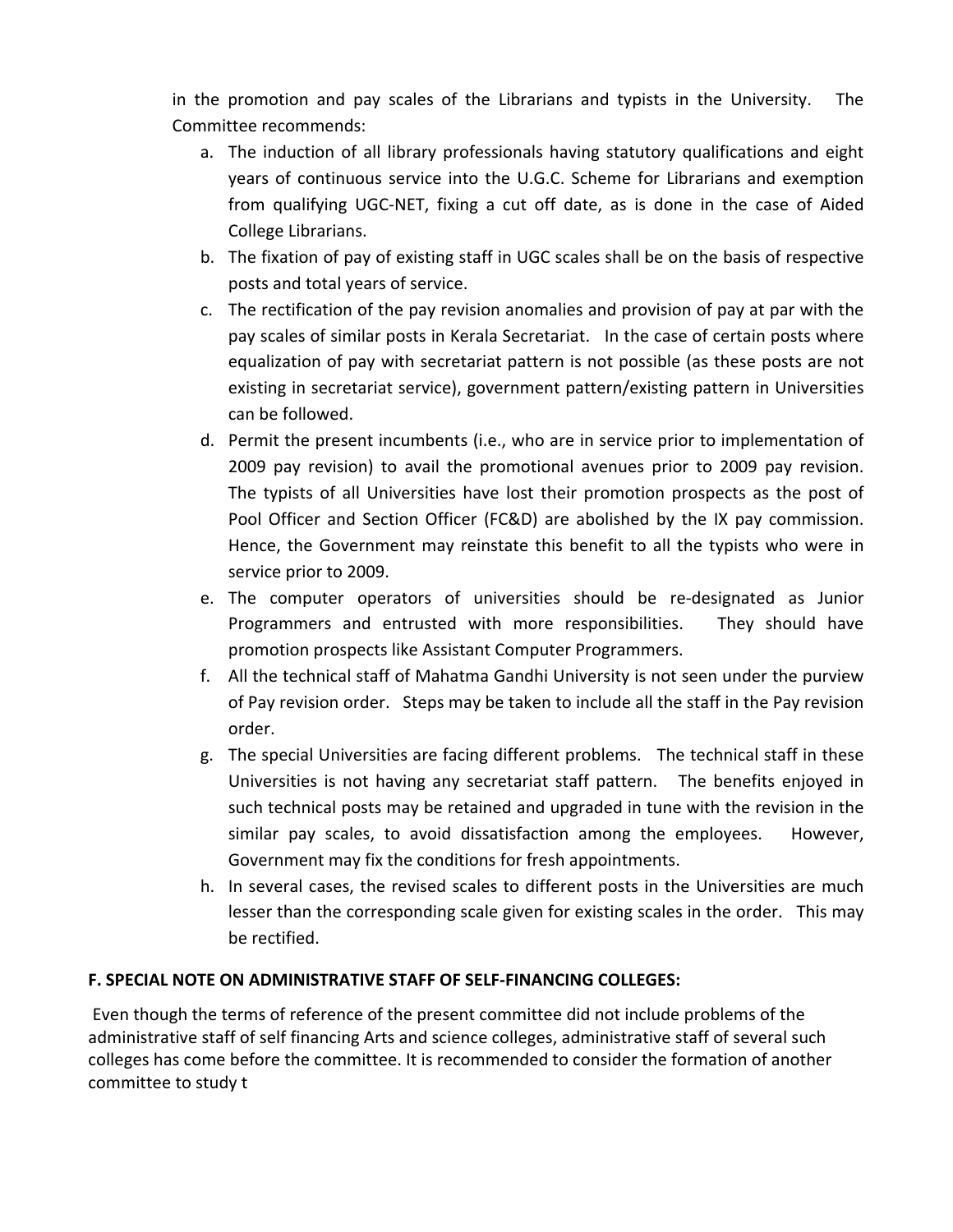| Category                                            | special Grade<br>colleges with at<br>least 1250<br>students, 15<br>courses and 5<br>Ph.D.<br><b>Programs</b> | A Grade<br><b>Colleges 1000</b><br>or more<br>students and<br>12 courses | <b>B</b> Grade<br>Colleges)<br>600-999<br>students<br>and 10<br><b>courses</b> | C Grade<br><b>Colleges</b><br>below 600<br>students and<br>5 course | <b>D</b> Grade All<br>other Colleges<br>including<br><b>Oriental</b><br>Colleges &<br><b>Training</b> | <b>Remarks</b>                                                           |
|-----------------------------------------------------|--------------------------------------------------------------------------------------------------------------|--------------------------------------------------------------------------|--------------------------------------------------------------------------------|---------------------------------------------------------------------|-------------------------------------------------------------------------------------------------------|--------------------------------------------------------------------------|
| A.O. (Administrative Officer)                       |                                                                                                              | $\boldsymbol{0}$                                                         | $\overline{0}$                                                                 | $\overline{0}$                                                      | $\Omega$                                                                                              | Due to high level research<br>academic, and extension<br>activities etc. |
| <b>Administrative Assistant</b>                     |                                                                                                              | 1                                                                        | $\mathbf{0}$                                                                   | $\mathbf{0}$                                                        | $\overline{0}$                                                                                        |                                                                          |
| Senior Superintendent                               | $\Omega$                                                                                                     | $\overline{0}$                                                           | 1                                                                              | 1                                                                   | $\overline{0}$                                                                                        |                                                                          |
| Junior Superintendent                               | $\overline{2}$                                                                                               | $\overline{2}$                                                           | 1                                                                              | 1                                                                   | 1                                                                                                     |                                                                          |
| <b>Head Accountant</b>                              | 1                                                                                                            | 1                                                                        | 1                                                                              | 1                                                                   | 1                                                                                                     |                                                                          |
| Clerk/Store Keeper/Accountant                       | $(10+2)$                                                                                                     | $(8+2)$                                                                  | $(6+1)$                                                                        | $(4+1)$                                                             | $\overline{4}$                                                                                        | Due to heavy Work Load in<br>connection with examination                 |
| Typist/Data Entry Operator                          | $\overline{2}$                                                                                               | 2                                                                        | 1                                                                              |                                                                     |                                                                                                       | Existing typists has to acquire<br>computer knowledge                    |
| <b>Computer Operator (Technical</b><br>Assistant)** |                                                                                                              | 1                                                                        | 1                                                                              | 1                                                                   | -1                                                                                                    | Qualification : +2& diploma<br>in CS                                     |
| <b>Office Attendants</b>                            | $10+2$                                                                                                       | $8 + 2$                                                                  | $4 + 1$                                                                        | $3 + 1$                                                             | $\overline{4}$                                                                                        | Due to heavy work load in<br>connection with examination                 |
| Sweeper + Watcher+ Scavenger                        | $\overline{7}$<br>(Sw-3, Sca-2,<br>Watcher $-2$ )                                                            | $\overline{7}$<br>(Sw-3, Sca-2,<br>Watcher $-2$ )                        | 6<br>$(Sw-2,$<br>Sca-2,<br>Watcher $-2$ )                                      | 4<br>$(Sw-2,$<br>$Sca-1$ ,<br>Watcher $-1$ )                        | 3<br>$(Sw-1,$<br>$Sca-1$ ,<br>Watcher $-1$ )                                                          | Scavr., WM, Swpr.,<br><b>Menial Staff</b>                                |

## **Appendix . I ADMINISTRATIVE STAFF PATTERN IN AIDED COLLEGES**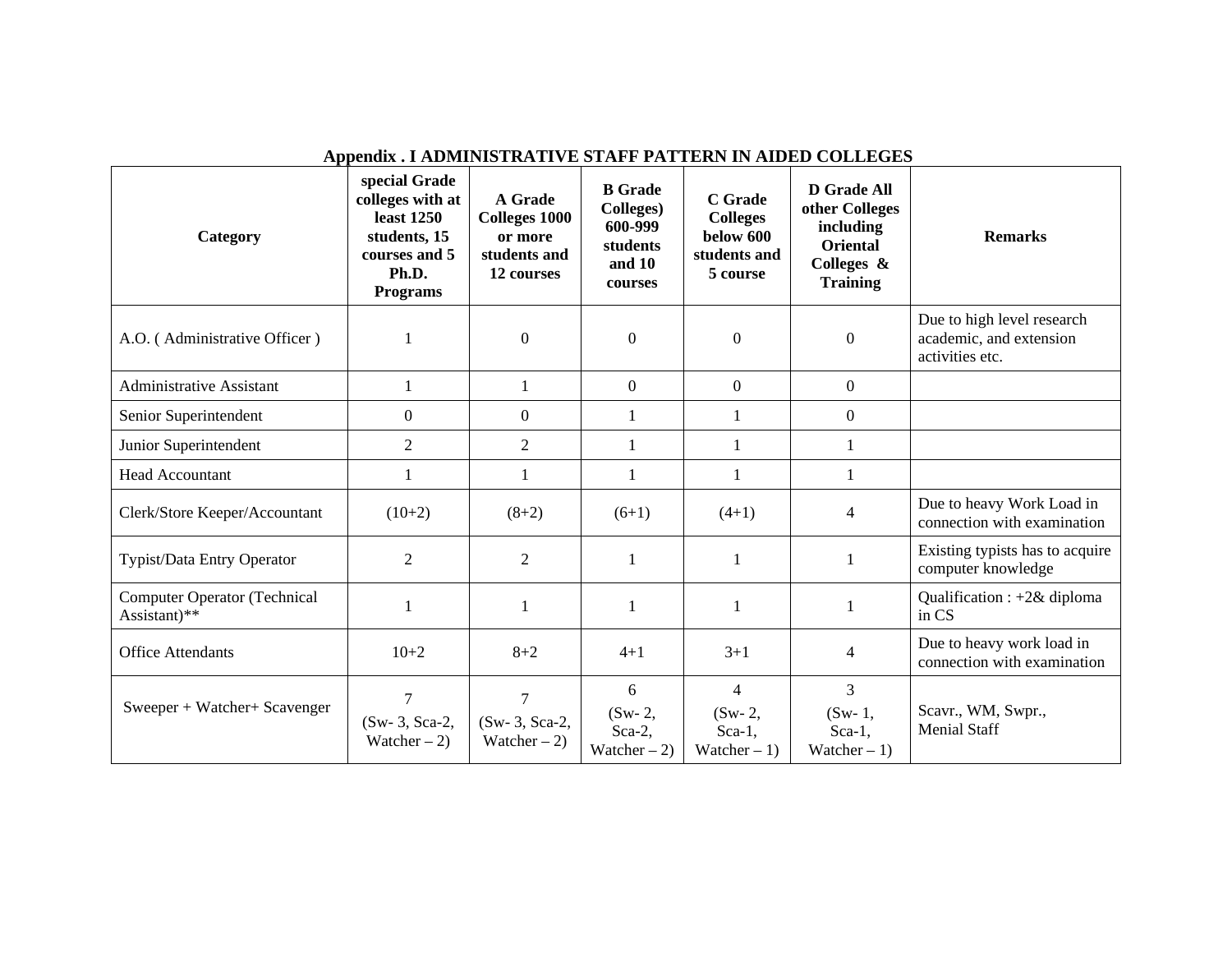| Librarian                                      | $\mathfrak{D}$<br>$(1$ Librarian +<br>$1$ Jr. Lib.) | 2<br>$(1$ Librarian +<br>$1$ Jr. Lib.) | 2<br>$1 + 1 -$<br>Jr. Lib.                                                                                                                                                                                                                                         | 1 Lib. | 1 Lib.   | One UGC and other Jn.<br>Librarian               |  |
|------------------------------------------------|-----------------------------------------------------|----------------------------------------|--------------------------------------------------------------------------------------------------------------------------------------------------------------------------------------------------------------------------------------------------------------------|--------|----------|--------------------------------------------------|--|
| Library Assistants*                            | 8                                                   | 6                                      | 4                                                                                                                                                                                                                                                                  | 2      | 2        | Two Lib. Asst. for every five<br>courses         |  |
| Gardener                                       |                                                     |                                        |                                                                                                                                                                                                                                                                    |        | $\Omega$ | For upkeeping Garden if<br>there is B.Sc. Botany |  |
| Mechanic<br>$(TTI - Electronics / Electrical)$ |                                                     |                                        |                                                                                                                                                                                                                                                                    |        | $\Omega$ | If there is Physics<br>&Chemistry Depts.         |  |
| Herbarium Keeper                               |                                                     |                                        |                                                                                                                                                                                                                                                                    |        | $\Omega$ | If there is PG Botany Dept.                      |  |
| <b>Laboratory Assistants</b>                   |                                                     |                                        | 2 each for Physics and Chemistry B.Sc. core, one for B.Sc. complementary. and<br>two each for Botany and Zoology. One each for other Science courses with<br>practical. Two each for Physics, Chemistry M.Sc. and one each for M.Sc. in<br>other Science subjects. |        |          |                                                  |  |
| Dept. Store Keeper                             |                                                     |                                        | 1 each for Physics and Chemistry departments                                                                                                                                                                                                                       |        |          |                                                  |  |
| <b>Technical Assistants</b>                    |                                                     |                                        | leach for courses like BCA, MCA, M.Sc Computer Science, Electronics,<br>Biochemistry, Microbiology, Biotechnology etc.                                                                                                                                             |        |          |                                                  |  |

# **NB \*For PhD Programmes :**

**For 5 PhD Programmes and above**-- 2 clerks, 2 lab assistants for all science departments having Ph. D Programmes and 2

Library assistants for every 5 Programmes.

**Less than 5 PhD programmes**-- 1 clerk, 1 Lab assistants, and 1 Library assistants.